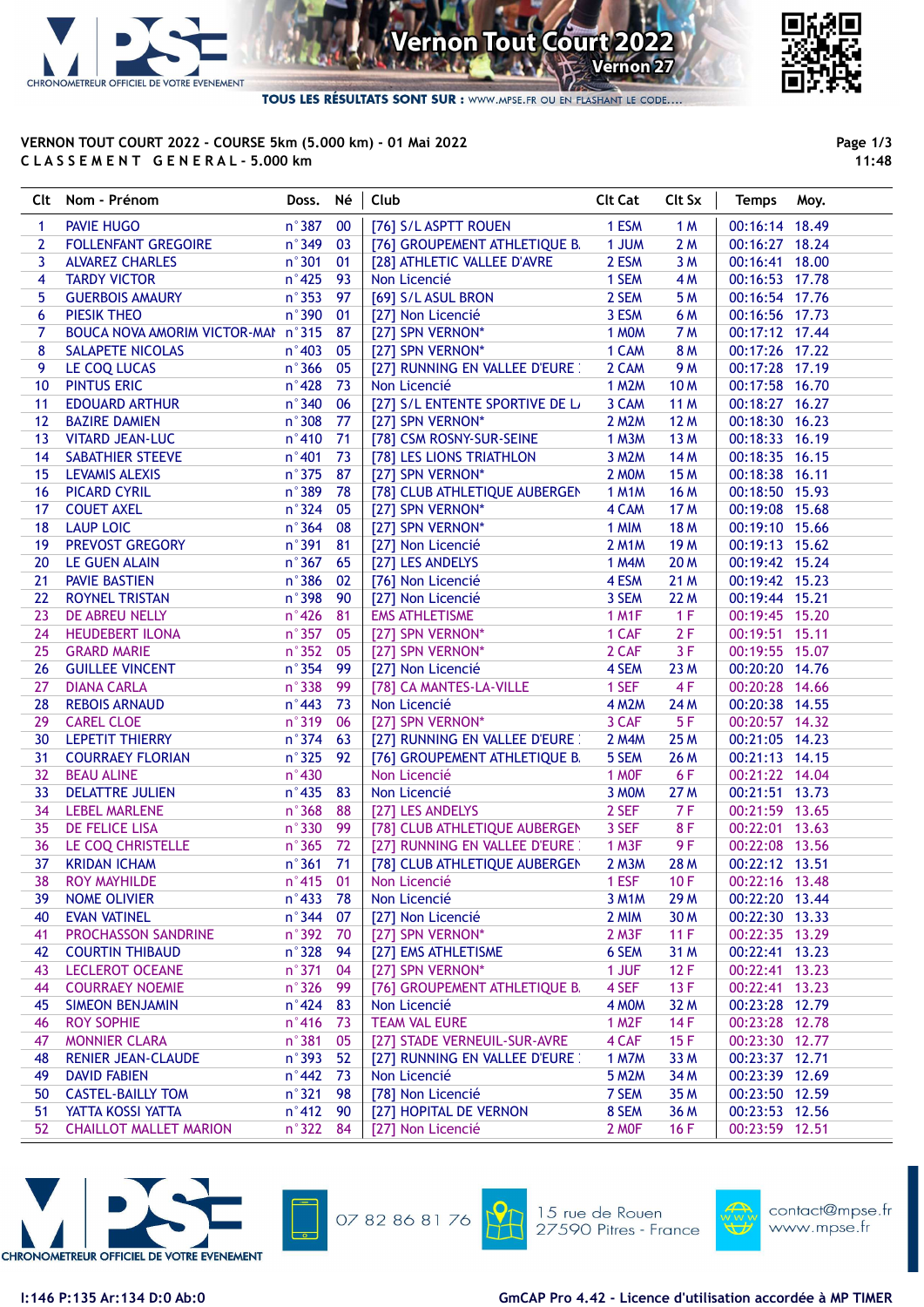

**Vernon Tout Court 202** Vernon<sup>27</sup>

TOUS LES RÉSULTATS SONT SUR : WWW.MPSE.FR OU EN FLASHANT LE CODE.

## VERNON TOUT COURT 2022 - COURSE 5km (5.000 km) - 01 Mai 2022 C L A S S E M E N T G E N E R A L - 5.000 km



Page 2/3 11:48

|     | Clt Nom - Prénom                   | Doss.           | Né | Club                               | <b>Clt Cat</b>     | Clt Sx | <b>Temps</b><br>Moy. |
|-----|------------------------------------|-----------------|----|------------------------------------|--------------------|--------|----------------------|
| 53  | <b>LECLEROT FRANCIS</b>            | n°370           | 60 | [27] SPN VERNON*                   | 1 M5M              | 37 M   | 00:24:00 12.50       |
| 54  | <b>PREVET HUGUES</b>               | $n^{\circ}437$  | 90 | Non Licencié                       | 9 SEM              | 38 M   | 00:24:01 12.50       |
| 55  | <b>EDOUARD FRANCK</b>              | $n^{\circ}432$  | 75 | Non Licencié                       | <b>6 M2M</b>       | 39 M   | 00:24:14 12.39       |
| 56  | <b>FISSON MANON</b>                | $n^{\circ}347$  | 08 | [27] CLUB ATHLETIC EZY             | 1 MIF              | 17F    | 00:24:18 12.35       |
| 57  | <b>TOUACH FARID</b>                | $n^{\circ}407$  | 79 | [76] Non Licencié                  | <b>4 M1M</b>       | 40 M   | 00:24:24 12.30       |
| 58  | LEVIOT JEAN-FRANCOIS               | $n^{\circ}376$  | 48 | [76] Non Licencié                  | 2 M7M              | 41 M   | 00:24:33 12.23       |
| 59  | <b>SABATHIER TIMON</b>             | $n^{\circ}$ 402 | 03 | [78] Non Licencié                  | 2 JUM              | 42 M   | 00:24:37 12.19       |
| 60  | <b>GOYON LAURENT</b>               | $n^{\circ}420$  | 69 | Non Licencié                       | 3 M3M              | 43 M   | 00:24:42 12.15       |
| 61  | LEMERCIER JONAS                    | $n^{\circ}373$  | 07 | [27] JOJO FANCLUB                  | 3 MIM              | 44 M   | 00:24:42 12.15       |
| 62  | <b>JOUET ALICYA</b>                | $n^{\circ}360$  | 97 | [27] Non Licencié                  | 5 SEF              | 18F    | 00:24:50 12.09       |
| 63  | <b>THERY SANDRA</b>                | $n^{\circ}$ 406 | 75 | [27] JOJO FANCLUB                  | 2 M <sub>2</sub> F | 19F    | 00:24:52 12.07       |
| 64  | <b>HAUETER BERENICE</b>            | $n^{\circ}355$  | 97 | [78] SPN VERNON*                   | 6 SEF              | 20F    | 00:25:01 12.00       |
| 65  | <b>DASSY NOLAN</b>                 | $n^{\circ}$ 413 | 07 | Non Licencié                       | 4 MIM              | 45 M   | 00:25:14 11.90       |
| 66  | <b>CRAIGNOU CLAIRE</b>             | n°329           | 94 | [27] Non Licencié                  | 7 SEF              | 21F    | 00:25:17 11.87       |
| 67  | CARRON DE LA CARRIERE GARANC n°320 |                 | 98 | [27] EVREUX AC TRIATHLON           | 8 SEF              | 22F    | 00:25:33 11.74       |
| 68  | VAN NIEUWENHOVE JULIE              | $n^{\circ}$ 409 | 96 | [27] EVREUX AC *                   | 9 SEF              | 23F    | 00:25:34 11.74       |
| 69  | <b>BORRA-CEBRIAN CHRISTOPHE</b>    | $n^{\circ}312$  | 74 | [27] Non Licencié                  | <b>7 M2M</b>       | 46 M   | 00:25:35 11.73       |
| 70  | HOUDAYER JEAN CLAUDE               | n°359           | 50 | [95] Non Licencié                  | 3 M7M              | 47 M   | 00:25:36 11.72       |
| 71  | SOBOLEVSKY ANTON                   | $n^{\circ}$ 405 | 89 | [27] SPN VERNON*                   | 10 SEM             | 48 M   | 00:25:37 11.71       |
| 72  | <b>BONGIORNO Philippe</b>          | $n^{\circ}$ 446 | 78 | Non Licencié                       | <b>5 M1M</b>       | 49 M   | 00:25:43 11.67       |
| 73  | PINCON ETIENNE                     | $n^{\circ}$ 444 | 58 | Non Licencié                       | 2 M5M              | 50 M   | 00:25:52 11.60       |
| 74  | <b>BEPOIS EVE</b>                  | n°311           | 75 | [27] SPN VERNON*                   | 3 M <sub>2</sub> F | 24 F   | 00:25:52 11.60       |
| 75  | <b>MORIN PATRICK</b>               | $n^{\circ}431$  | 66 | Non Licencié                       | 3 M4M              | 51 M   | 00:25:55 11.58       |
| 76  | <b>FLOC'H CHARLES</b>              | $n^{\circ}422$  | 84 | [27] Non Licencié                  | 5 MOM              | 52 M   | 00:26:01 11.54       |
| 77  | <b>ODILLE JEAN-MARIE</b>           | $n^{\circ}383$  | 50 | [27] EMS ATHLETISME                | <b>4 M7M</b>       | 53 M   | 00:26:01 11.53       |
| 78  | <b>COURTIN CLEMENT</b>             | $n^{\circ}327$  | 91 | [27] EMS ATHLETISME                | 11 SEM             | 54 M   | 00:26:02 11.53       |
| 79  | <b>EDOUARD LUDIVINE</b>            | $n^{\circ}$ 341 | 76 | [27] S/L ENTENTE SPORTIVE DE L     | <b>4 M2F</b>       | 25F    | 00:26:07 11.49       |
| 80  | <b>MALLET PAUL</b>                 | $n^{\circ}379$  | 84 | [27] Non Licencié                  | 6 MOM              | 55 M   | 00:26:08 11.48       |
| 81  | LECHEVALLIER LAETITIA              | $n^{\circ}369$  | 83 | [27] LES ANDELYS                   | 3 MOF              | 26 F   | 00:26:17 11.42       |
| 82  | <b>FLEURIER BRUNO</b>              | $n^{\circ}348$  | 62 | [95] LES LIONS TRIATHLON           | 3 M5M              | 56 M   | 00:26:22 11.38       |
| 83  | <b>MARCHAND MAXIME</b>             | $n^{\circ}380$  | 77 | [27] Non Licencié                  | <b>8 M2M</b>       | 57 M   | 00:26:53 11.16       |
| 84  | <b>LACURIAL PATRICE</b>            | $n^{\circ}362$  | 56 | [27] Non Licencié                  | <b>1 M6M</b>       | 58 M   | 00:27:02 11.10       |
| 85  | <b>OZANNE JULIE</b>                | $n^{\circ}384$  | 83 | [27] Non Licencié                  | 4 MOF              | 27F    | 00:27:04 11.09       |
| 86  | ROQUIN CASSANDRE                   | $n^{\circ}395$  | 08 | [76] Non Licencié                  | 2 MIF              | 28F    | 00:27:12 11.03       |
| 87  | <b>ETIENNE CANDICE</b>             | $n^{\circ}342$  | 03 | [27] LES LIONS TRIATHLON           | 2 JUF              | 29F    | 00:27:30 10.91       |
| 88  | SABATHIER GERSENDE                 | $n^{\circ}$ 399 | 99 | [78] Non Licencié                  | <b>10 SEF</b>      | 30 F   | 00:27:35 10.88       |
| 89  | DHERBECOURT FLORENT                | n°337 75        |    | [27] Non Licencié                  | <b>9 M2M</b>       | 59 M   | 00:27:38 10.86       |
|     | 90 LAMOUREUX CLEMENT n°363 94      |                 |    | [27] HOPITAL DE VERNON 12 SEM 60 M |                    |        | 00:27:44 10.82       |
| 91  | ETIENNE MARINA                     | $n^{\circ}343$  | 73 | [27] Non Licencié                  | 5 M2F              | 31 F   | 00:27:47 10.80       |
| 92  | <b>DRONLERS Marion</b>             | $n^{\circ}423$  | 82 | Non Licencié                       | 2 M1F              | 32 F   | 00:27:47 10.80       |
| 93  | <b>FOULATIER FRANCK</b>            | $n^{\circ}$ 438 | 80 | Non Licencié                       | <b>6 M1M</b>       | 61 M   | 00:28:02 10.70       |
| 94  | <b>BASSAC BRIGITTE</b>             | $n^{\circ}307$  | 58 | [27] Non Licencié                  | 1 M <sub>5</sub> F | 33 F   | 00:28:21 10.58       |
| 95  | SABATHIER MAROUSSIA                | $n^{\circ}400$  | 07 | [78] LES LIONS TRIATHLON           | 3 MIF              | 34 F   | 00:28:23 10.57       |
| 96  | <b>RODRIGUES ANAIS</b>             | n°394           | 99 | [27] HOPITAL DE VERNON             | <b>11 SEF</b>      | 35F    | 00:28:31 10.52       |
| 97  | <b>AUBREE SOPHIE</b>               | $n^{\circ}303$  | 83 | [27] CH EURE SEINE                 | 5 MOF              | 36 F   | 00:28:31 10.52       |
| 98  | <b>AUFFRAY VALERIE</b>             | n°439           |    | Non Licencié                       | 6 MOF              | 37F    | 00:29:05 10.32       |
| 99  | DE L'HOMMEAU MATTHIS               | $n^{\circ}331$  | 02 | [27] Non Licencié                  | 5 ESM              | 62 M   | 00:29:07 10.31       |
| 100 | <b>MICHEZ Olivier</b>              | $n^{\circ}$ 441 | 88 | Non Licencié                       | 13 SEM             | 63 M   | 00:29:10 10.29       |
| 101 | <b>DELALANDE CATHERINE</b>         | n°334           | 77 | [27] Non Licencié                  | 6 M <sub>2</sub> F | 38 F   | 00:29:12 10.28       |
| 102 | <b>BRANDELY ANAIS</b>              | n°316           | 88 | [27] Non Licencié                  | <b>12 SEF</b>      | 39F    | 00:29:15 10.26       |
| 103 | PHILIPPE CHRISTELLE                | $n^{\circ}388$  | 77 | [76] Non Licencié                  | 7 M <sub>2</sub> F | 40 F   | 00:29:15 10.26       |
| 104 | <b>BARTHOLOME JULIEN</b>           | n°418           | 81 | Non Licencié                       | <b>7 M1M</b>       | 64 M   | 00:29:21 10.22       |
|     |                                    |                 |    |                                    |                    |        |                      |





15 rue de Rouen 27590 Pitres - France



contact@mpse.fr www.mpse.fr